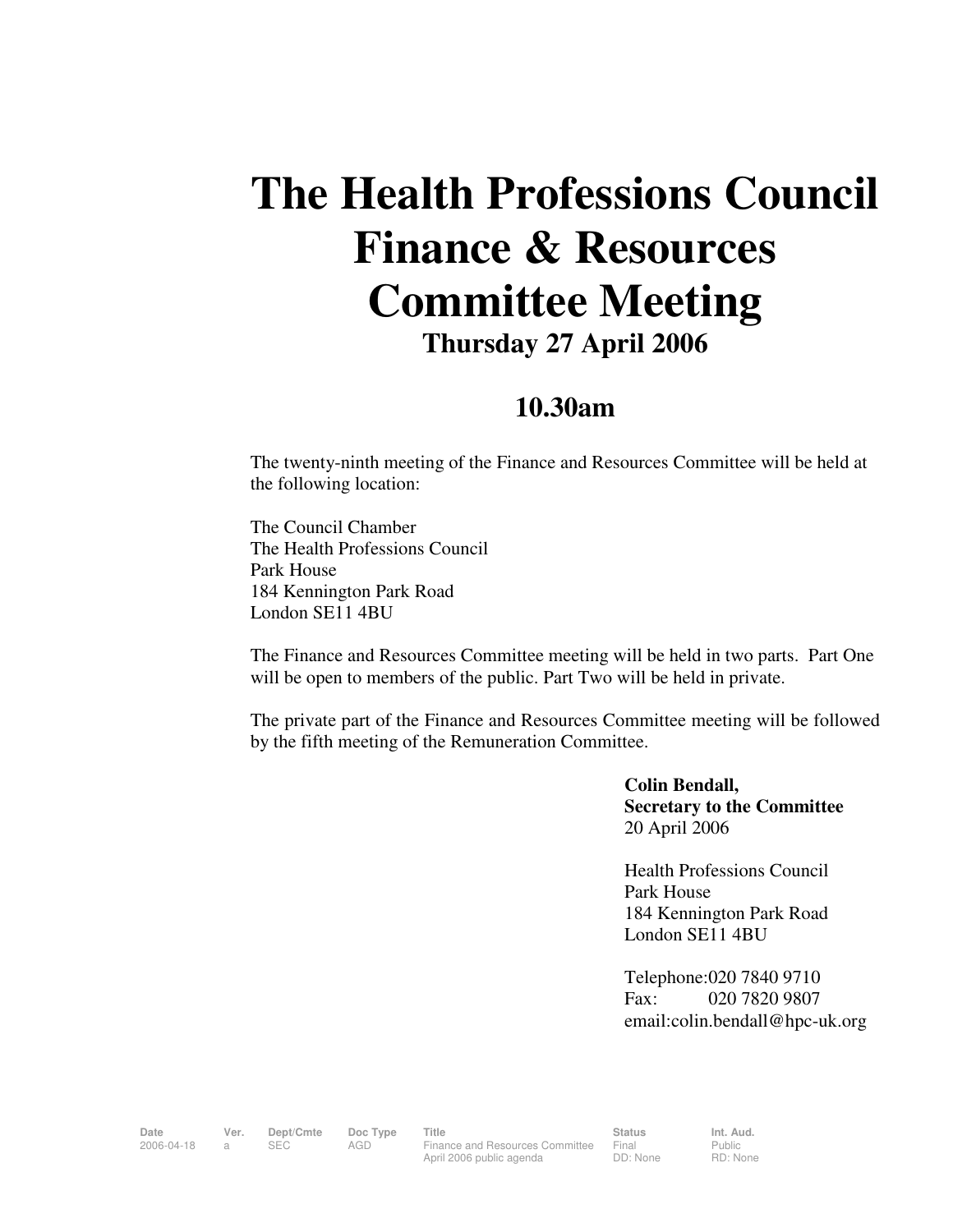| <b>Agenda – Part One – Open to Members of the Public</b> |                                                                                                                                           |                                 |  |  |  |  |  |  |
|----------------------------------------------------------|-------------------------------------------------------------------------------------------------------------------------------------------|---------------------------------|--|--|--|--|--|--|
| 1.                                                       | <b>Apologies for Absence</b>                                                                                                              | Verbal                          |  |  |  |  |  |  |
| 2.                                                       | <b>Approval of Agenda</b>                                                                                                                 | Verbal                          |  |  |  |  |  |  |
| 3.                                                       | Minutes of the Finance and Resources Committee meeting held on<br><b>22 March 2006</b><br>From Colin Bendall - Secretary to the Committee | Enclosure 1<br>Paper FRC 37/06  |  |  |  |  |  |  |
| 4.                                                       | <b>Matters Arising</b><br>From Colin Bendall - Secretary to the Committee                                                                 | Enclosure 2<br>Paper FRC 38/06  |  |  |  |  |  |  |
| 5.                                                       | <b>Finance and Office Services Report</b><br>From Simon Leicester - Finance Manager                                                       | Enclosure 3<br>Paper FRC 39/06  |  |  |  |  |  |  |
| 6.                                                       | <b>Human Resources Department Report</b><br>From Larissa Foster - Human Resources Manager                                                 | Enclosure 4<br>Paper FRC 40/06  |  |  |  |  |  |  |
| 7.                                                       | <b>Partner Manager Report</b><br>From Liz McKell - Partner Manager                                                                        | Enclosure 5<br>Paper FRC 41/06  |  |  |  |  |  |  |
| 8.                                                       | <b>Corporate Services Report</b><br>From Roy Dunn - Director of Corporate Services                                                        | Enclosure 6<br>Paper FRC 42/06  |  |  |  |  |  |  |
| 9.                                                       | <b>Operations Report</b><br>From Greg Ross-Sampson - Director of Operations                                                               | Enclosure 7<br>Paper FRC 43/06  |  |  |  |  |  |  |
|                                                          | <b>Items for Discussion/Approval</b>                                                                                                      |                                 |  |  |  |  |  |  |
| 10.                                                      | <b>Annual Budget 2006/07 Update</b><br>From Simon Leicester - Finance Manager                                                             | Enclosure 8<br>Paper FRC 44/06  |  |  |  |  |  |  |
| 11.                                                      | <b>Council and Committee Allowance Fee Changes</b><br>From Simon Leicester - Finance Manager                                              | Enclosure 9<br>Paper FRC 45/06  |  |  |  |  |  |  |
| 12.                                                      | <b>Fees General Policies</b><br>From Simon Leicester - Finance Manager                                                                    | Enclosure 10<br>Paper FRC 46/06 |  |  |  |  |  |  |
| 13.                                                      | <b>Human Resources Workplan and Strategy</b><br>From Larissa Foster - Human Resources Manager                                             | Enclosure 11<br>Paper FRC 47/06 |  |  |  |  |  |  |
| 14.                                                      | <b>Corporate Governance</b><br>From Marc Seale - Chief Executive and Registrar                                                            | Enclosure 12<br>Paper FRC 48/06 |  |  |  |  |  |  |
| <b>Items to Note</b>                                     |                                                                                                                                           |                                 |  |  |  |  |  |  |
| 15.                                                      | <b>Croner Reward and the Pay Process for Employees</b><br>From Larissa Foster - Human Resources Manager                                   | Enclosure 13<br>Paper FRC 49/06 |  |  |  |  |  |  |

**Date Ver. Dept/Cmte Doc Type Title Status Status Status**<br>2006-04-18 a SEC AGD Finance and Resources Committee Final 2006-04-18 a SEC AGD Finance and Resources Committee April 2006 public agenda

Final DD: None Public RD: None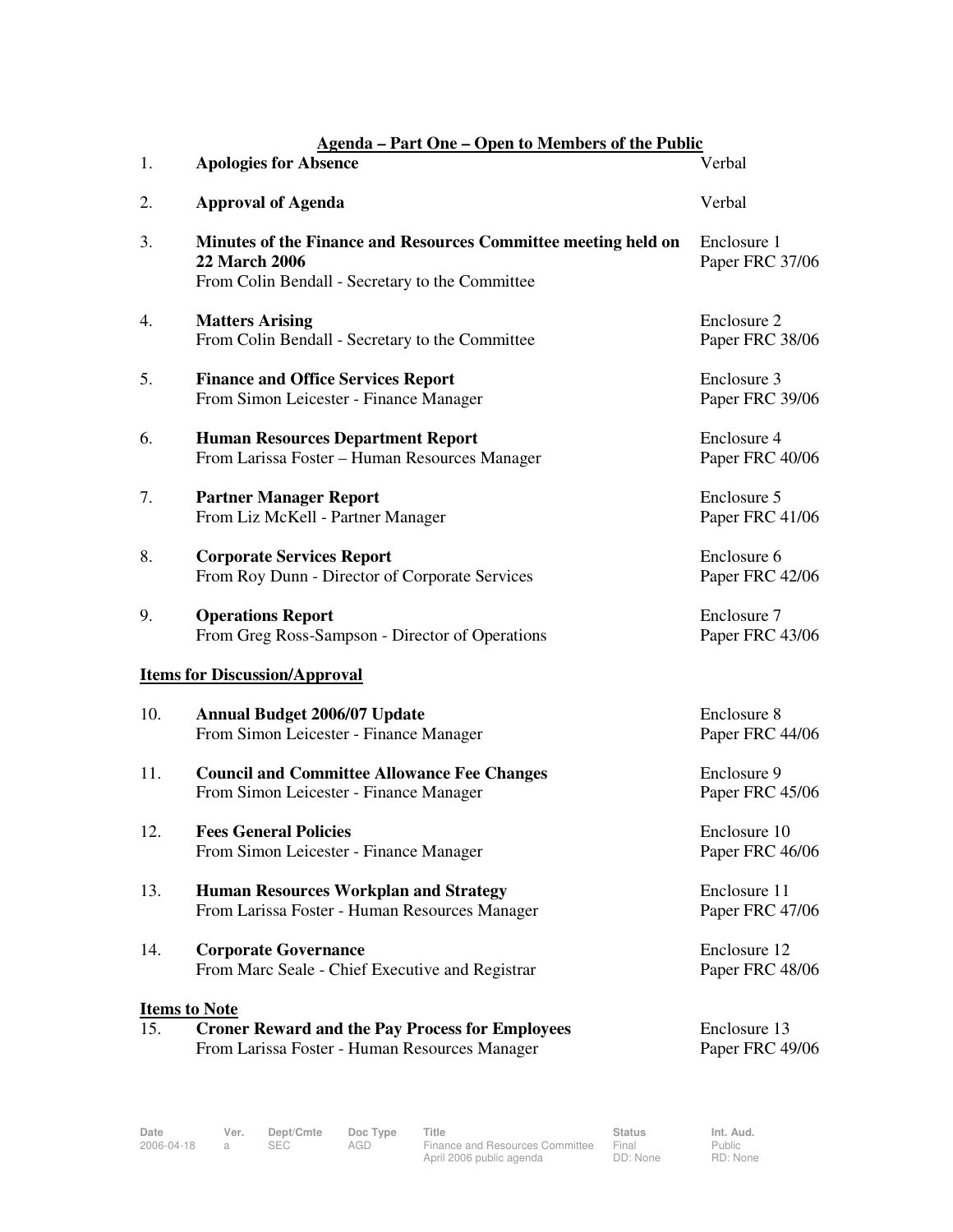| 16. | <b>Health and Safety Issues</b>        |
|-----|----------------------------------------|
|     | From Simon Leicester - Finance Manager |

## **Items for Information**

- 17. **February 2006 Management Accounts** Enclosure 15<br>From Simon Leicester Finance Manager Paper FRC 51/06 From Simon Leicester - Finance Manager
- 18. **Any Other Business**  Previously Notified to and Agreed by the Chairman
- 19. **Date & Time of Next Meeting** 10.30 am on Thursday 22nd June 2006

**Subsequent Meetings:**  Thursday 22<sup>nd</sup> June 2006

Friday 28<sup>th</sup> July 2006

Monday 18<sup>th</sup> September 2006

Monday 20<sup>th</sup> November 2006

Wednesday 7<sup>th</sup> February 2007

Wednesday 21<sup>st</sup> March 2007

Thursday 26<sup>th</sup> April 2007

Thursday  $21<sup>st</sup>$  June 2007

## **Resolution**

The Committee is invited to adopt one or more of the following:

"The Committee hereby resolves that the remainder of the meeting shall be held in private, because the matters being discussed relate to one or more of the following;

- (1) information relating to a registrant, former registrant or applicant for registration;
- (2) information relating to an employee or officer holder, former employee or applicant for any post or office;
- (3) the terms of, or expenditure under, a tender or contract for the purchase or supply of goods or services or the acquisition or disposal of property;
- (4) negotiations or consultation concerning labour relations between the Council and its employees;
- (5) any issue relating to legal proceedings which are being contemplated or instituted by or against the Committee or the Council;

| Date       | Ver. | Dept/Cmte  | Doc Type | Title                           | <b>Status</b> | Int. Aud.     |  |
|------------|------|------------|----------|---------------------------------|---------------|---------------|--|
| 2006-04-18 |      | <b>SEC</b> | AGD      | Finance and Resources Committee | Final         | <b>Public</b> |  |
|            |      |            |          | April 2006 public agenda        | DD: None      | RD: None      |  |

Enclosure 14 Paper FRC 50/06